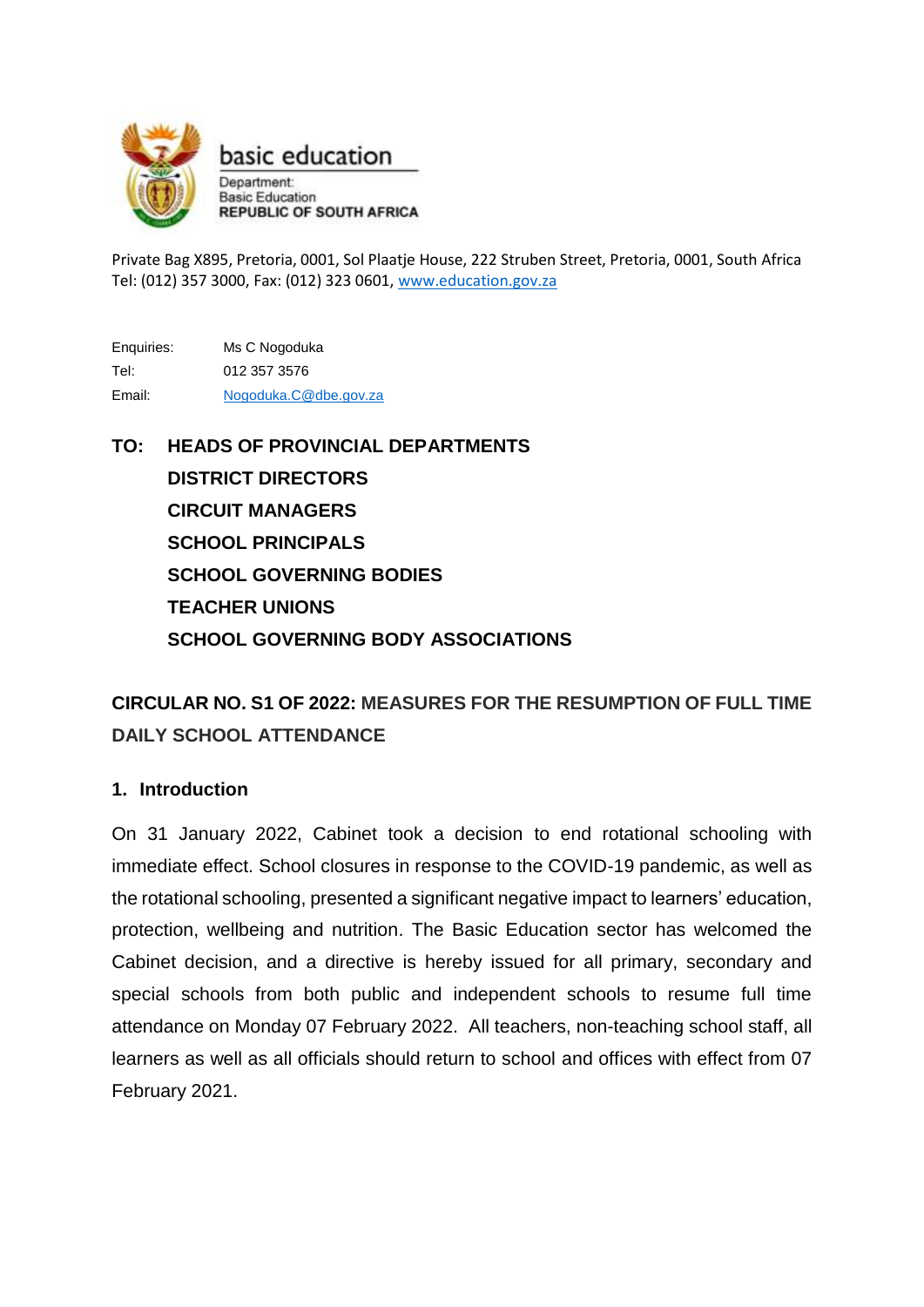## **2. COVID-19 Interventions**

Taking into account the resumption of full time schooling, the regulatory provision for 1-meter social distancing in schools has been removed with immediate effect.

The following non-pharmaceutical measures should be maintained and adhered to by schools and education offices:

- Wearing of non-surgical face masks by all learners, teachers, non-teaching staff and visitors.
- Face mask breaks for learners  $(5 15$  minutes for every 2 hours during the school day) where they can safely remove their masks in an outdoor area.
- Washing of hands frequently with soap and water for at least 20 seconds, or using hand sanitisers.
- Placing of 70% alcohol-based hand sanitisers in each classroom, at entrances and exits, and near lunchrooms as well as halls so that sanitising of hands should be done when entering and leaving these venues.
- Maintaining good ventilation by opening doors, windows and/or using fans for air circulation.
- School buildings and equipment must be cleaned thoroughly and regularly by following the environmental health cleaning and disinfection protocols. Household bleach is recommended for this purpose. No fogging and spraying of buildings as part of environment cleaning should be done. Instead, surfaces should be wiped with a wet cloth.

#### **3. Isolation for COVID-19 positive cases**

Individuals who have tested positive for COVID-19 and their contacts are no longer required to isolate. **ONLY** people who have symptoms or are advised by a health care worker should isolate for not more than 7 days after which the learner, teacher, school support staff or official should return to school/office.

#### **4. Sports and Extracurricular Activities**

The following activities may resume with spectators, subject to compliance with the hygiene and safety measures on COVID-19: